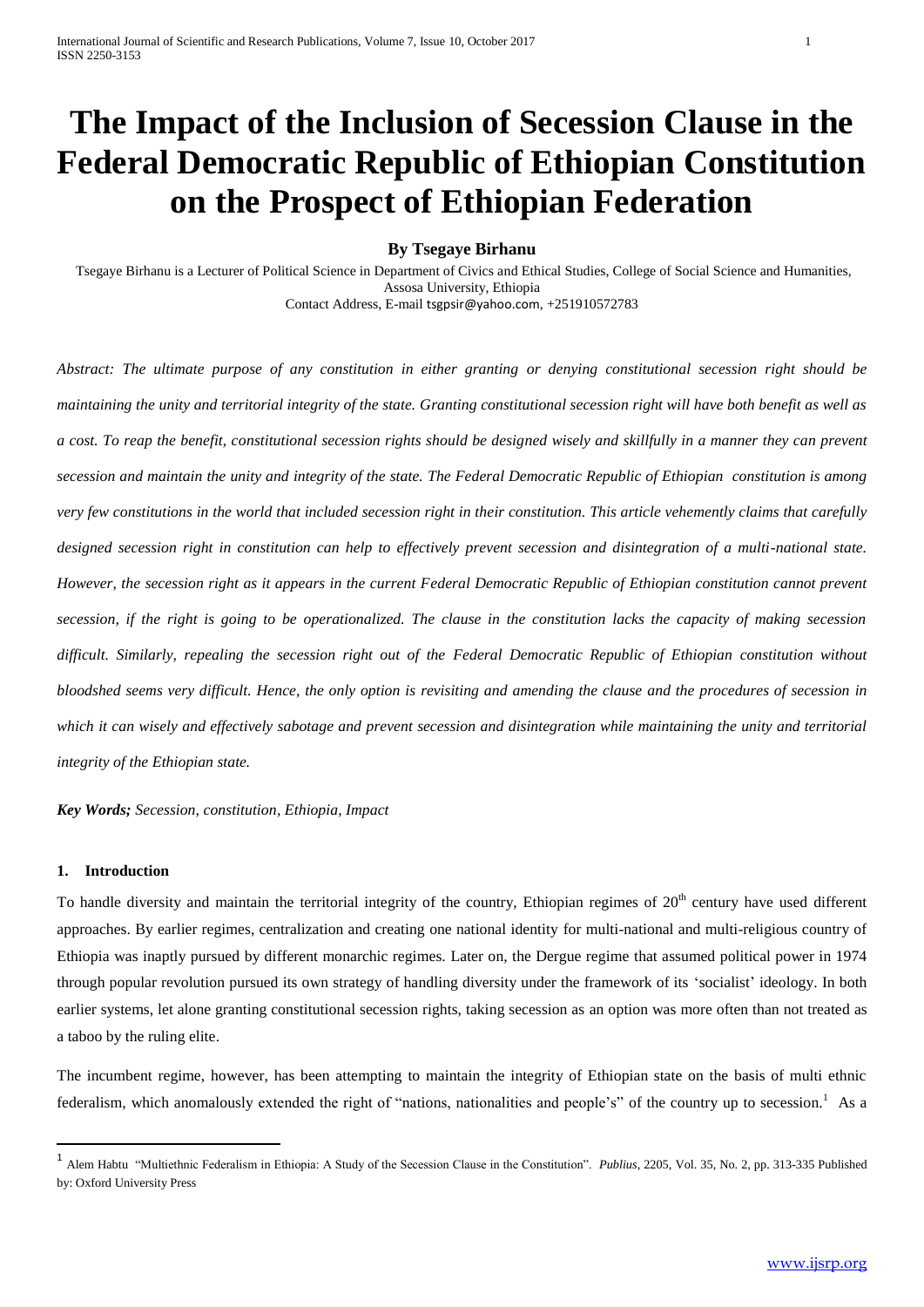result, the Federal Democratic Republic of Ethiopia (FDRE) constitution has granted secession right in a clause that talks and enumerates the procedure of secession.

Review of available literature on the topic under enquiry reveals the presence of plenty of scholarly work on the issue. However, literature on the secession right of the FDRE constitution are more often than not politically motivated and biased towards the political outlook of the respective writers. The existing literature on the secession right of the FDRE constitution argues either to drop the sub-articles as a whole or to take it as it currently appears in the constitution. These extremely opposite assumptions have not yet considered other options which are important to preserve the unity of Ethiopian state. By taking in to consideration the aforementioned gap on the existing literature, this article attempts to critically analyze and evaluate the impact of the inclusion of the secession clause in the Federal Democratic Republic of Ethiopian (FDRE) constitution on the future fate of Ethiopian federation.

The author argues, carefully designed secession right in constitution can be used effectively to prevent secession and disintegration of a multi-national state. But the secession clause of FDRE constitution lacks a lot to do so. Hence, the article needs little modification on its procedures, in which the secession right of the constitution could serve to effectively and wisely sabotage and prevent secession.

As a source of data, this work used review of the existing academic literature and government documents. The article is organized in to five sub-sections. The first sub-section deals with introductory and some methodological issues. In its second sub-section the article sheds light on conceptual and theoretical roots by which the rationale behind including and excluding secession rights in a constitution could be critical evaluated. Then in its third sub-section, the article assesses the secession clause of FDRE constitution. In its fourth sub-section as its major concern the work emphasizes and briefly analyze the impact of secession clause of FDRE constitution on the future fate of the country. Finally, concluding remark is briefly forwarded.

## **2. Conceptual and Theoretical Framework**

Secession is the act of formally withdrawing from a political entity or union and establishing new independent state**.** On the other side of the coin, secession also refers severance of central governments control over a territory.<sup>2</sup> Currently secessionist movements are increasing in number and referendums on the issue are becoming frequent in the world. However, there is no clear provision explicitly explaining secession and the way it can be undertaken under international law. Vienna Convention of 1978 which deals with state succession bypassed the issue of secession. As a result, there is controversy both over the existence of a secession right, and over the mechanisms by which it might be operationalized.<sup>3</sup>

Different literatures reveal that constitutional secession rights are rare in the world. It is believed that the objective of all constitutions in giving or denying secession right should be to maintain the territorial integrity and unity of their respective states. Accordingly, some constitutions declare their states to be indivisible and explicitly prohibit secession to safeguard their territorial integrity. On the other hand, very few numbers of constitutions contain explicit secession clauses such as the 1983 Constitution of St Kitts and Nevis and the 1994 FDRE Constitution. 4

Broadly, as Buchanan in his work "Theories of Secession" elaborated, secession can be divided in to two major categories; constitutional secession and consensual secession. Constitutional secession is secession with constitutional backing. Here the constitution may specify the procedures and the way secession could be implemented. On the other hand consensual secession is a

THE TE SECT AMS THE SECT THE FACTORS INTURNIES THE TERM CONTROLLER THE TERM INTERTATION AND RET THE FACTORS OF A CONTEMPORARY secessionist movement".2014 (Unpublished)

<sup>3</sup> Cismas, Ioana. "Secession in Theory and Practice: the Case ofKosovo and Beyond." *Goettingen Journal of International Law*, 2010Vol.2, No. 2, PP 531-587

<sup>4</sup> Andrew Shorten. "Constitutional Secession Rights, Blackmail Threats and Multinational Democracy". Department of Politics and Public Administration. University of Limerick, Ireland, 2010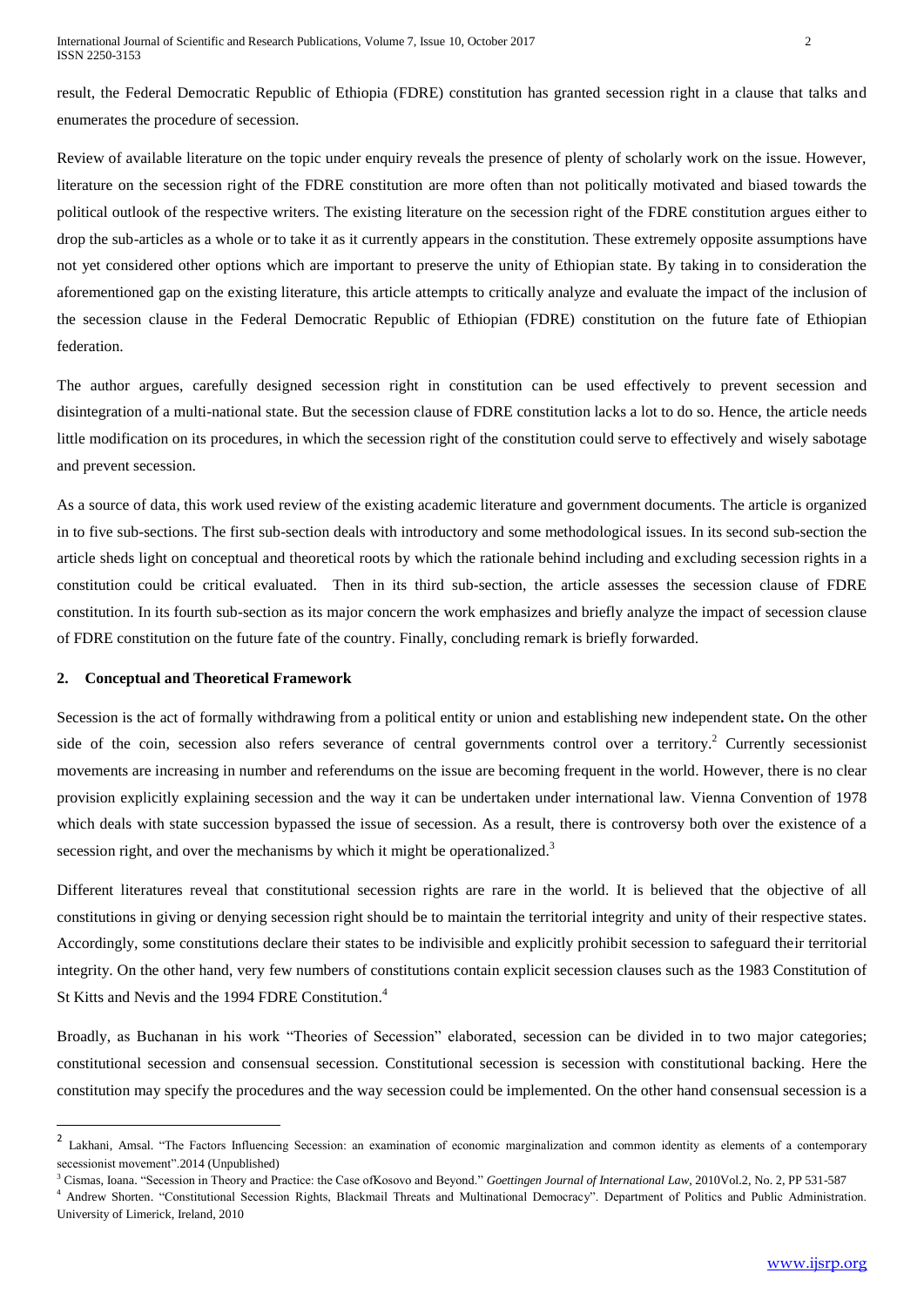negotiated secession; this happens when the constitution does not say anything about secession. This typology of secession does not consider secession as of a right or as a best alternative of managing diversity rather it considers secession as a last resort.<sup>5</sup> From this it can be deduced that the occurrence of secession is always a possibility and independent of constitutional right. It can occur whether the constitution grants it as a right or not.

There are two broad theories of secession: the choice theory and remedial theory. Dealing in detail about the theories of secession will be beyond the scope of this article. To see briefly, however, choice theory asserts that certain groups can have a general right to secede even in the absence of any injustice. Choice theory does not limit legitimate secession to a means of remedying injustice.<sup>6</sup> On the other hand, remedial theory asserts that a group has a general right to secede if and only if it has suffered certain injustices for which secession is the appropriate remedy as a last resort. This theory places significant constraints on the right to secede. 7

# **3. Secession in the FDRE constitution**

Many agree that in the world out of currently existing constitutions, it is the Ethiopian constitution which is exceptional by allowing the right to secede for all "nations and nationalities and people's" of the country. The country has constitutionally expressed the right of secession along with concrete procedural rules on how to secede.<sup>8</sup> This has its grounds within the ethnic based political arrangement which the incumbent regime has adopted since 1991.

Many argue that the current regime's ethnic based political arrangement has stem out of Marxist-Leninist ideology and its conception of "national question". This concept was introduced to Ethiopia in mid-1960 by the Ethiopian Student Movement. But beginning from that time the right of self-determination up to secession became the organizing principle and raison d'etre of ethno nationalist organizations that later on formed the government of the Federal Democratic Republic of Ethiopia (FDRE).<sup>9</sup>

Article 39 (1) of the 1994 FDRE constitution clearly stated that "Every nation, nationality and people in Ethiopia has an unconditional right to self-determination, including the right to secession". The constitution in explaining the procedures for secession has further stated that

*……. secession of every nation nationality and people in Ethiopia is governed by the following procedure: (a) When a demand for secession has been approved by a two-third majority of the member of the legislative council of any nation, nationality or people; (b)…. (C) When the demand for secession is supported by a majority vote in the referendum…<sup>10</sup>*

Critical glance at the procedures of secession in FDRE constitution reveals that the requirements for secession are simple and easily achievable. Unlike other few similar constitutions, in the Ethiopian constitution secession requires only simple majority vote of the people. When the constitution of other few countries is considered, however, more often than not two-third majority vote of the people is a requirement for secession to take place. In which secession was attempted and failed because of this relatively strong criteria set by their constitution. By putting strong criteria, as it is elaborated below the constitution of Saint Kitts and Navis was used as a choking mechanism which successfully prevented secession and disintegration of the state.<sup>11</sup>

**<sup>.</sup>** <sup>5</sup> Buchanan, A. "Theories of Secession". *Philosophy & Public Affairs* 1997,Vol.26 No.10, pp. 31 – 61

<sup>6</sup> Alexander Pavkovic. "Secession as a defense of political liberty: A liberal answer to national demand". *Canadian Journal of Political Science*, 2004, Vol.37, No.3 PP 695-713

<sup>7</sup> Buchanan, A. "Theories of Secession". *Philosophy & Public Affairs 1997,* Vol.26 No.10, pp. 31 – 61

<sup>8</sup> Andrei Kreptul. "the constitutional right of secession in political theory and history". *Journal of Libertarian Studies*, 2004, Vol. 17, no. 4, pp. 39–100

<sup>9</sup> Alem Habtu. "Multiethnic Federalism in Ethiopia: A Study of the Secession Clause in the Constitution". *Publius*, 2005, Vol. 35, No. 2, pp. 313-335 Published by: Oxford University Press

<sup>&</sup>lt;sup>10</sup> The Federal Democratic Republic of Ethiopian Constitution, 1994

<sup>&</sup>lt;sup>11</sup> Andrei Kreptul. "the constitutional right of secession in political theory and history". *Journal of Libertarian Studies*, 2004, Vol. 17, no. 4, pp. 39–100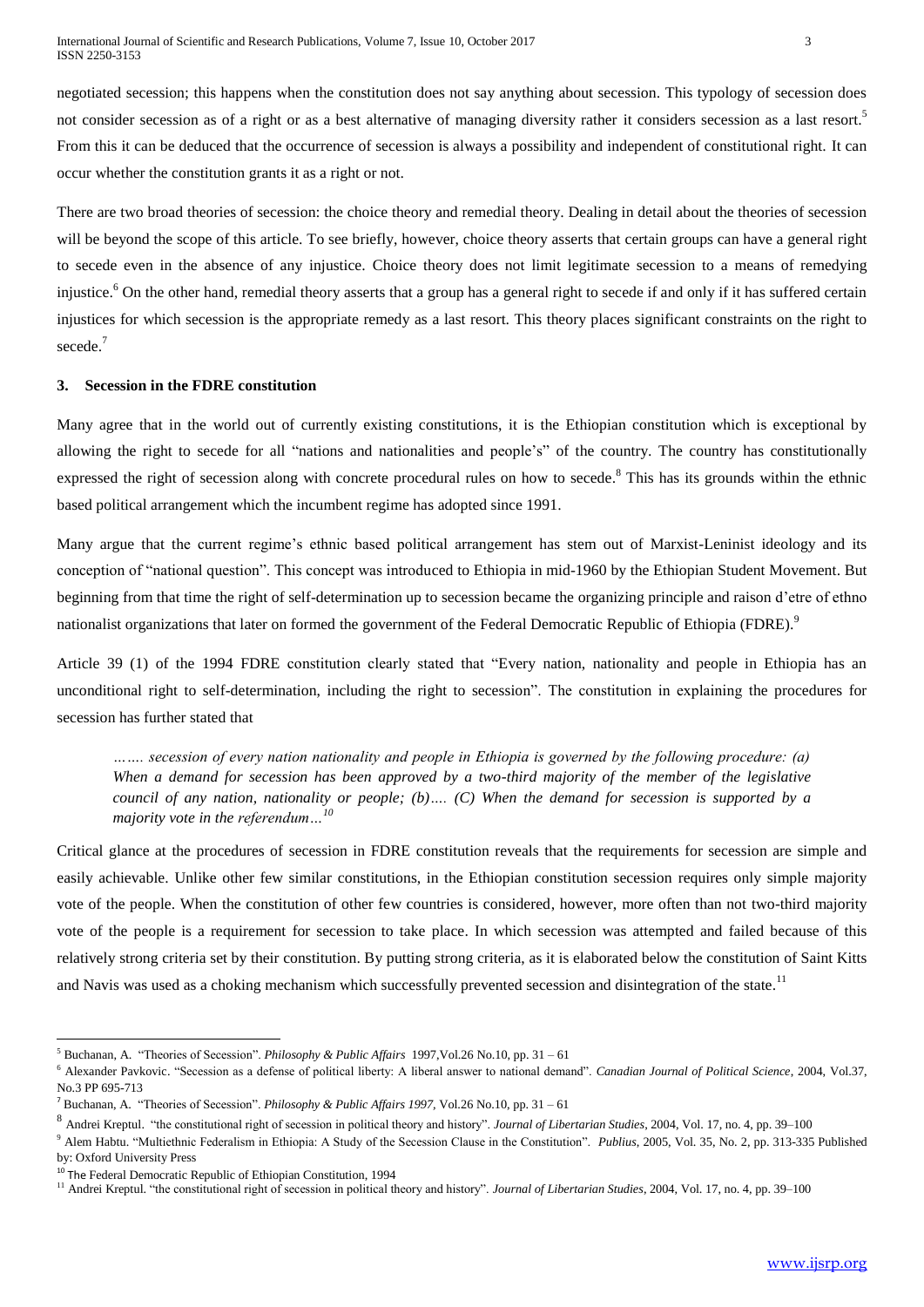By considering the easily achievable criteria set by the constitution, the author argue that the secession clause of article 39 of FDRE constitution has no capacity to minimize the chance of secession, if the right is going to be operationalized.

## **4. The Impact of the Inclusion of the Secession Clause in FDRE constitution on the Future Fate of Ethiopian Federation**

The secession clause of FDRE constitution is probably the most controversial provision of the constitution. That is why there is no agreement among scholars, politicians as well as the wider public on the significance as well as the impact of this constitutional secession right. Some scholars and politicians emphasizes on the little claimed benefit of the right, while others thoughtlessly opposed the secession right and called for repealing the sub articles as a whole.<sup>12</sup>

But this short article argues that the inclusion of the secession right in a given constitution, depending up on the manner it was designed, will have its own pros and cons. However, if it is not carefully stated and skillfully designed to prevent the possible secession attempt its disadvantage over weights and will pose danger for the unity and territorial integrity of the state.

In Ethiopian context repealing the secession right out of the constitution is difficult if not impossible. Because this may aggrieve some ethno-nationalist political entities with secessionist aspiration which may in turn lead to undesirable bloodshed.

So since the unity of the state should not be cemented by the bloodshed, the only option is to modify the procedures of secession put on the FDRE constitution of Article 39. Unless this little amendment with huge significance is not made the secession right granted to all nations and nationalities of the country as it appears in the FDRE constitution cannot prevent secession. It seems that the problem it posed and the danger of disintegration is looming a head and waiting time to erupt once again to cost the country the invaluable.

# **4.1 The Pros of the Secession Right in the FDRE Constitution**

**.** 

The only advantage of specifying secession right in a multi-national state's constitution is to wisely sabotage and prevent secession and disintegration of the state. That can be only done by providing a number of procedural hurdles that secessionists would have to meet in order to secede. By doing so Secession can be made more costly and bring the chance of disintegration close to zero. This helps to democratically reduce the chance of ethnic based violence and successfully prevent secession and maintain territorial integrity of a state. In such occasion the existence of secession right in the constitution is important to sabotage the secession process itself and will contribute to maintain the unity and territorial integrity of the state.<sup>13</sup>

For instance, as Kreptul in his work (2004) elaborated, in 1998 the other only state that specified secession right in its constitution, St Kitts and Nevis conducted referendum for the separation of two tiny islands. In which majority but less than twothird Nevis voted for secession. So had St Kitts and Nevis constitution put simple majority vote of the people as a requirement to effect secession, Nevis would have been seceded from St Kitts. Here it can be easily understood that the requirements set for secession in the constitution are important and should not be underestimated.

The proponents of including secession right in Ethiopian constitution argues that effective exit rights in the constitution underscore the voluntary nature of the federal system and protect minorities which can safeguard the territorial integrity of Ethiopian state. But the reality seems slightly different. Because the constitution's secession right set weak and easily attainable requirements. The problem arises when the right is going to be operationalized. So the impact of the inclusion of the secession right in such a way may cause disintegration of the state.

## **4.2 The Cons of the Inclusion of the Secession Clause in the FDRE Constitution for the Future Fate of Ethiopian State.**

<sup>12</sup> Alem Habtu. "Multiethnic Federalism in Ethiopia: A Study of the Secession Clause in the Constitution". *Publius*, 2005, Vol. 35, No. 2, pp. 313-335 Published by: Oxford University Press

<sup>13</sup> Andrei Kreptul. "the constitutional right of secession in political theory and history". *Journal of Libertarian Studies*, 2004, Vol. 17, no. 4, pp. 39–100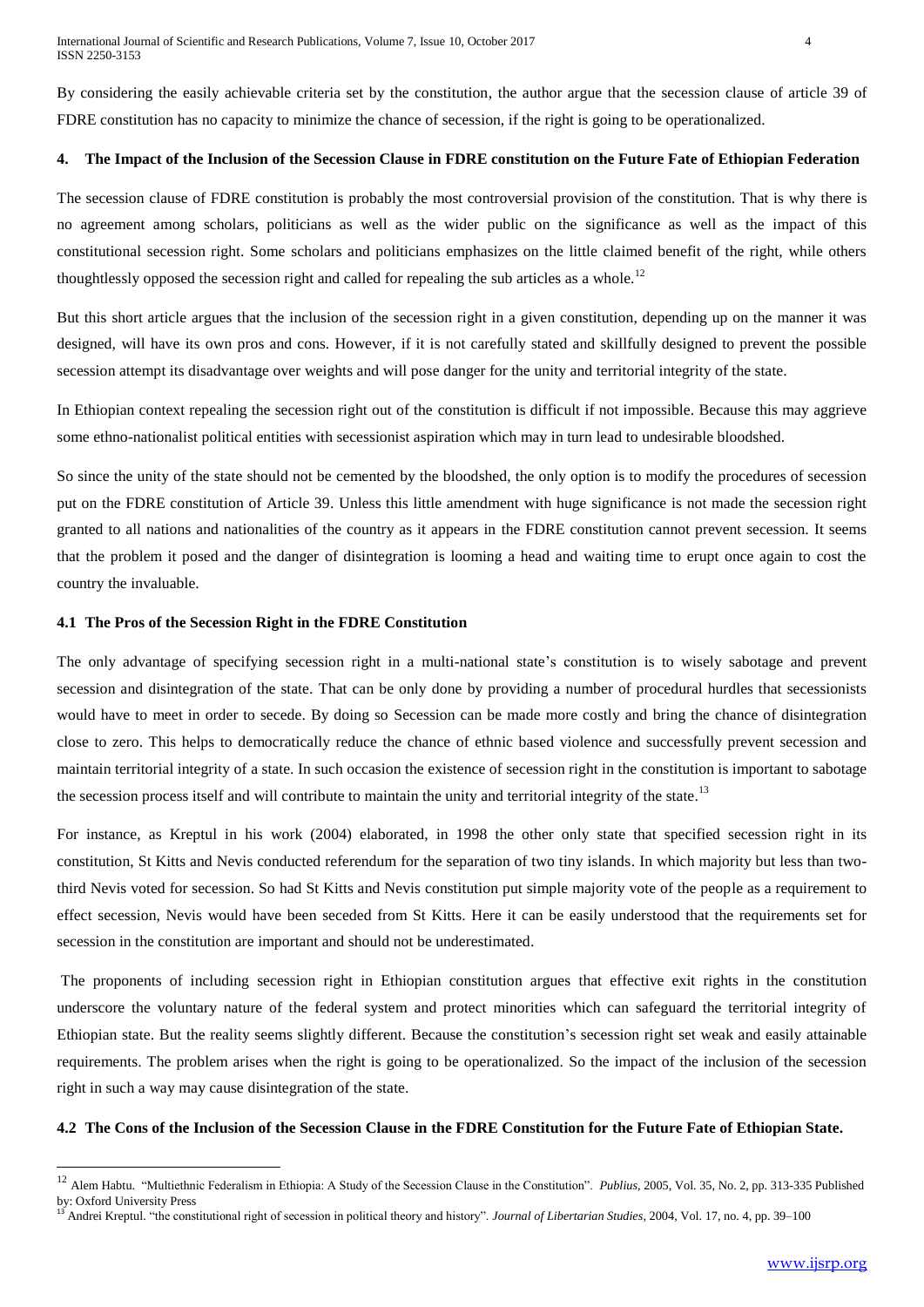Historical experience suggests that secessionist politics tends to be a bloody and miserable business. That is why some scholars argued that whether secession might be justified or not, constitutions should not include a right to secession. Putting such rights in the constitution will increase the risk of ethnic struggle and creates dangers of blackmail.<sup>14</sup>

In Ethiopian context, the author argues, the secession right granted by the 1995 FDRE constitution has recklessly put simple and easily achievable requirement. By considering this, critics of the constitution argued that it is an invitation for disintegration of ancient and un-colonized African state. The right to secession should not be treated neither as the best alternative of accommodating diversity nor an indication of a working federation or democracy. Accommodating diversity may not necessarily require the granting of an unconditional right of secession. Because many countries are successful in accommodating the interests of minority nationalities without constitutionally putting the road map of secession and allowing them to secede.<sup>15</sup> But, convincingly many argue that the current Ethiopian government's emphasis on secession right and considering it as one pillar of the state policy will defeat the federal principle itself.

On the other hand, though it's aimed to appease ethno-nationalist groups, it seems the right has not satisfied the ethno-nationalists within Ethiopian state. Plethora of organized ethno-nationalist political entities supports the constitution's secession clause. However, they claim that it is not yet operationalized. In contrary, the 'pan-ethiopianists', by considering the constitutional secession right as a threat to territorial integrity and unity of Ethiopian state, they strongly oppose the constitutionally granting secession right. From this it can be understood that the secession right of the FDRE constitution is not able to escape criticism from both those who allege to drop the secession clause out of the constitution as well as ethno-nationalists that are waiting for the operationalization of this constitutionally granted right to secede.<sup>16</sup>

## **5. The Way Forward**

As it has been discussed so far, depending up on the way it is devised granting constitutional secession right will have two different consequences; one will be benefit and the other will be invaluable cost. This article found that, to effectively use the benefit of including the secession clause to maintain the unity and territorial integrity of the Ethiopian state, the constitutionally granted secession right needs amendments. Modifying the article's procedures of secession helps to wisely prevent secession and can bring the chance of disintegration of the state close to zero.

The first minor amendment should modify the requirements of secession. That means, the simple majority vote of the people should be changed to two-third majority vote of the people as a requirement of secession. In addition to this, it is still possible to further strengthen the secession right and use in favor of national unity by making secession impossible, costly and unachievable for the seceding unit. That is, the constitution should clearly specify secession to recursively use the majority vote principle separately over all sub units of the territory claimed by a separatist. For instance, if the majority of "North" of a state votes for secession, the vote of sub-units should be considered and respected. That means, if the majority of "North West" of "North" votes not to secede, the seceding unit should not be allowed to take this part of its territory into independence.

This article further argues elaborating further the procedure of secession in the FDRE constitution incorporating the above two issues may help the secession right to prevent the unity and territorial integrity of the Ethiopian state.

**.** 

<sup>14</sup> Cass Sunstent . "Constitutionalism and Secession". The University of Chicago Law Review, 2008, Vol. 58, No. 2, pp. 633-670.

 $15$  Ibid

<sup>&</sup>lt;sup>16</sup> Alem Habtu. "Multiethnic Federalism in Ethiopia: A Study of the Secession Clause in the Constitution". Publius, 2005, Vol. 35, No. 2, pp. 313-335 Published by: Oxford University Press